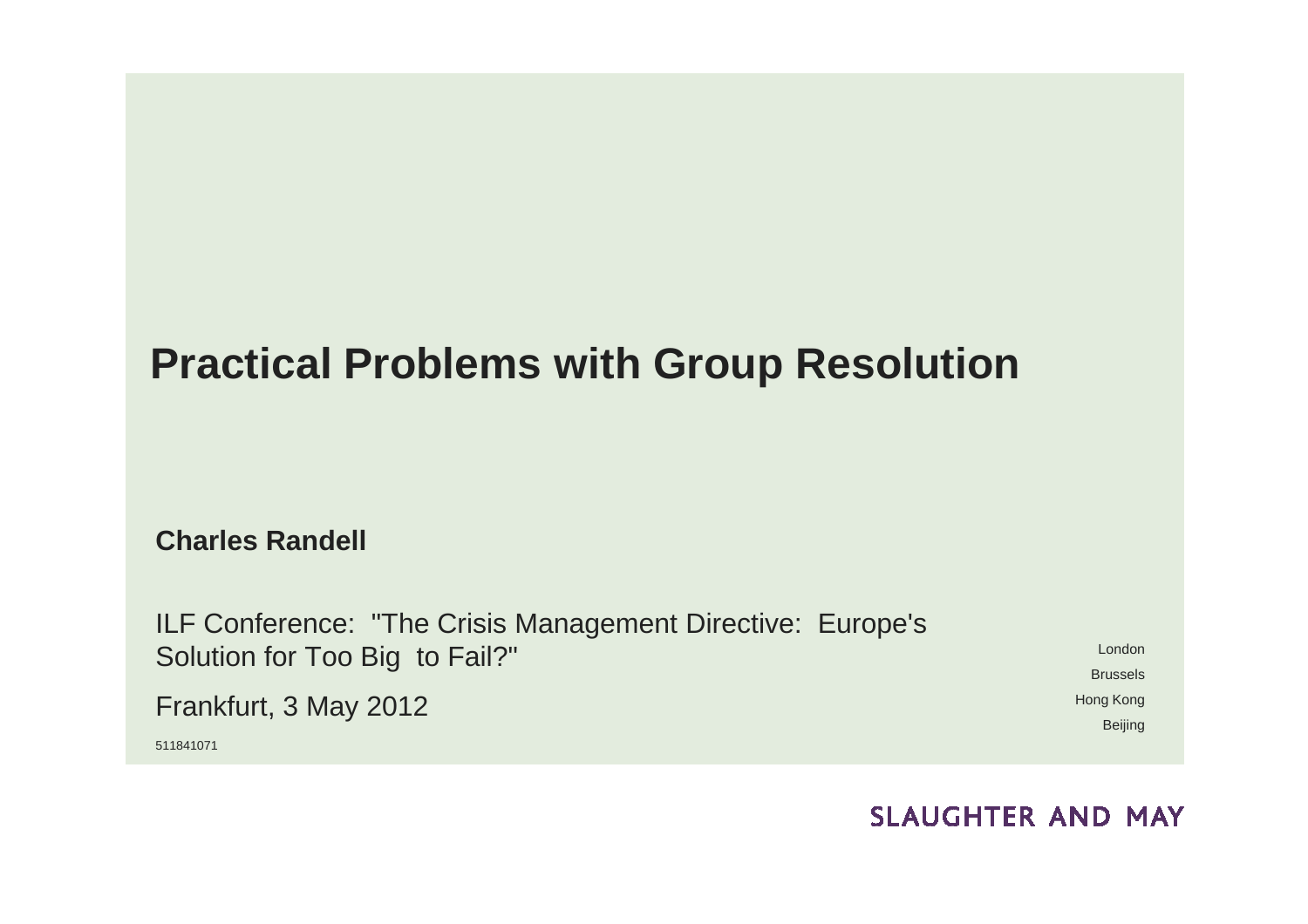### **Overview**

- What is "group resolution"?
- ●Impact of group structure on resolution
- Technical issues
- ●Regulatory issues
- $\bullet$ Coordination issues
- ●The way forward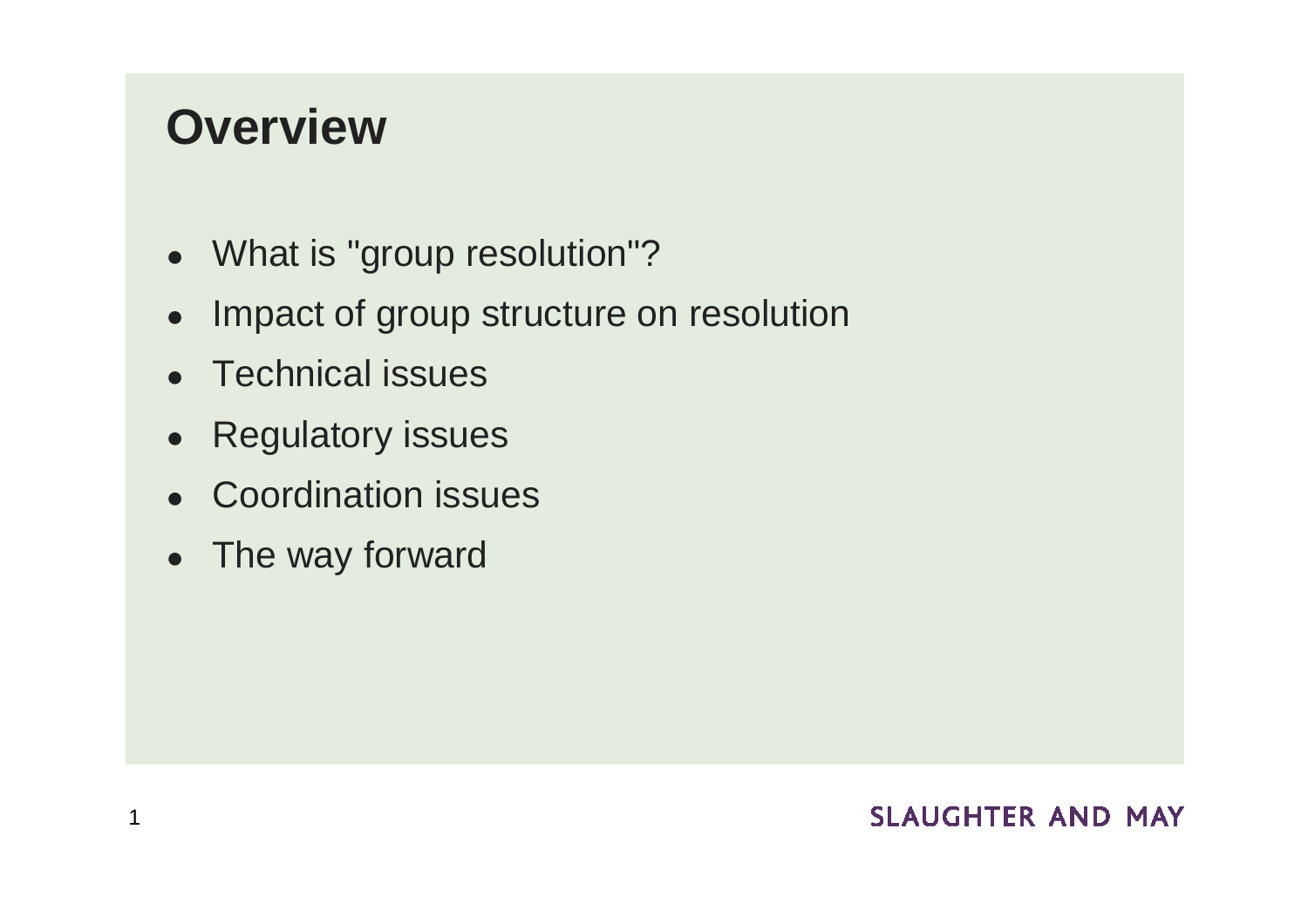### **What is "Group Resolution"?**

- ●Like many resolution-related terms, no clear definition
- Possible meanings:
	- coordinated resolution that preserves all critical functions of the group as a going concern
	- resolution at the highest point of entry of the consolidated group
	- resolution pursuant to group resolution scheme proposed by the group resolution authority
	- some or all of the above?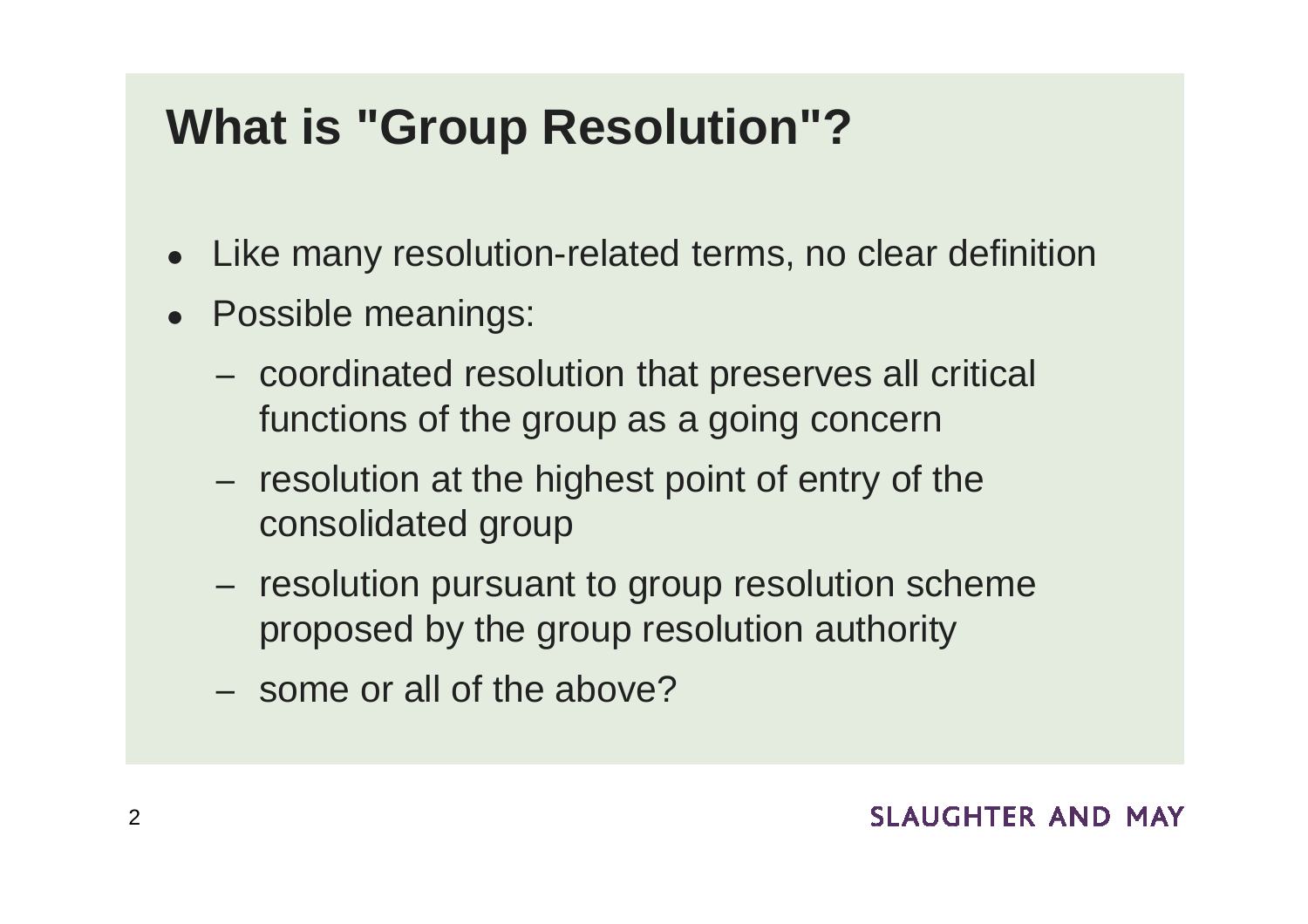### **Group Resolution Scheme**

- $\bullet$ Proposed by group resolution authority
- ● Objectives of preserving value of group as a whole and minimising impact on financial stability
- $\bullet$ • Scheme needs to specify:
	- resolution actions for parent and/or other entities
	- how actions will be coordinated
	- financing plan for resolution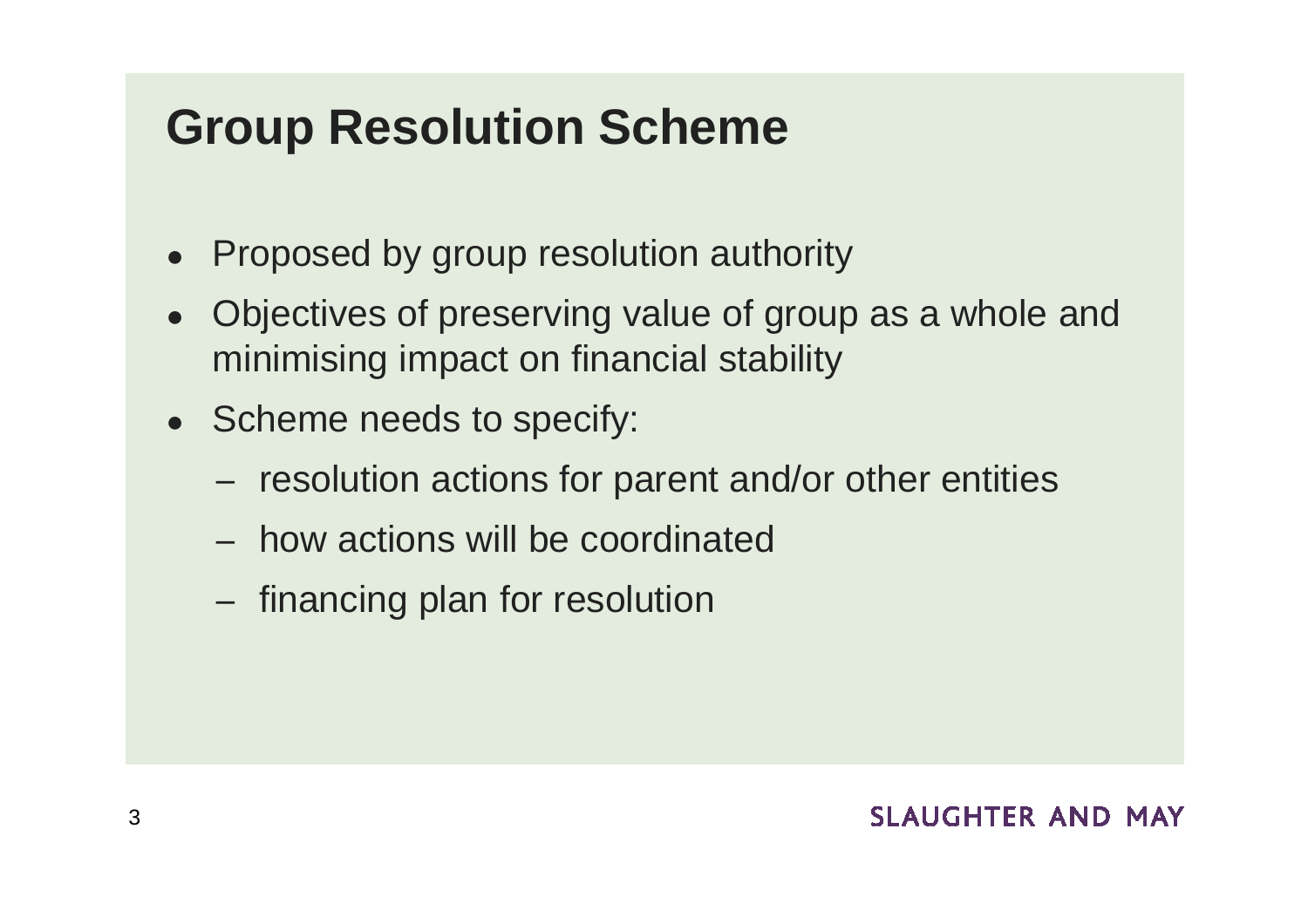## **Group resolution options**

- Basic options:
	- Bail-in
	- Good bank/bad bank
- Key drivers:
	- Loss of franchise value, deadweight costs, contagion risks of "sudden stop" insolvency or resolution
	- Complexity of separation issues
	- Need to establish unequivocal confidence in continuing operations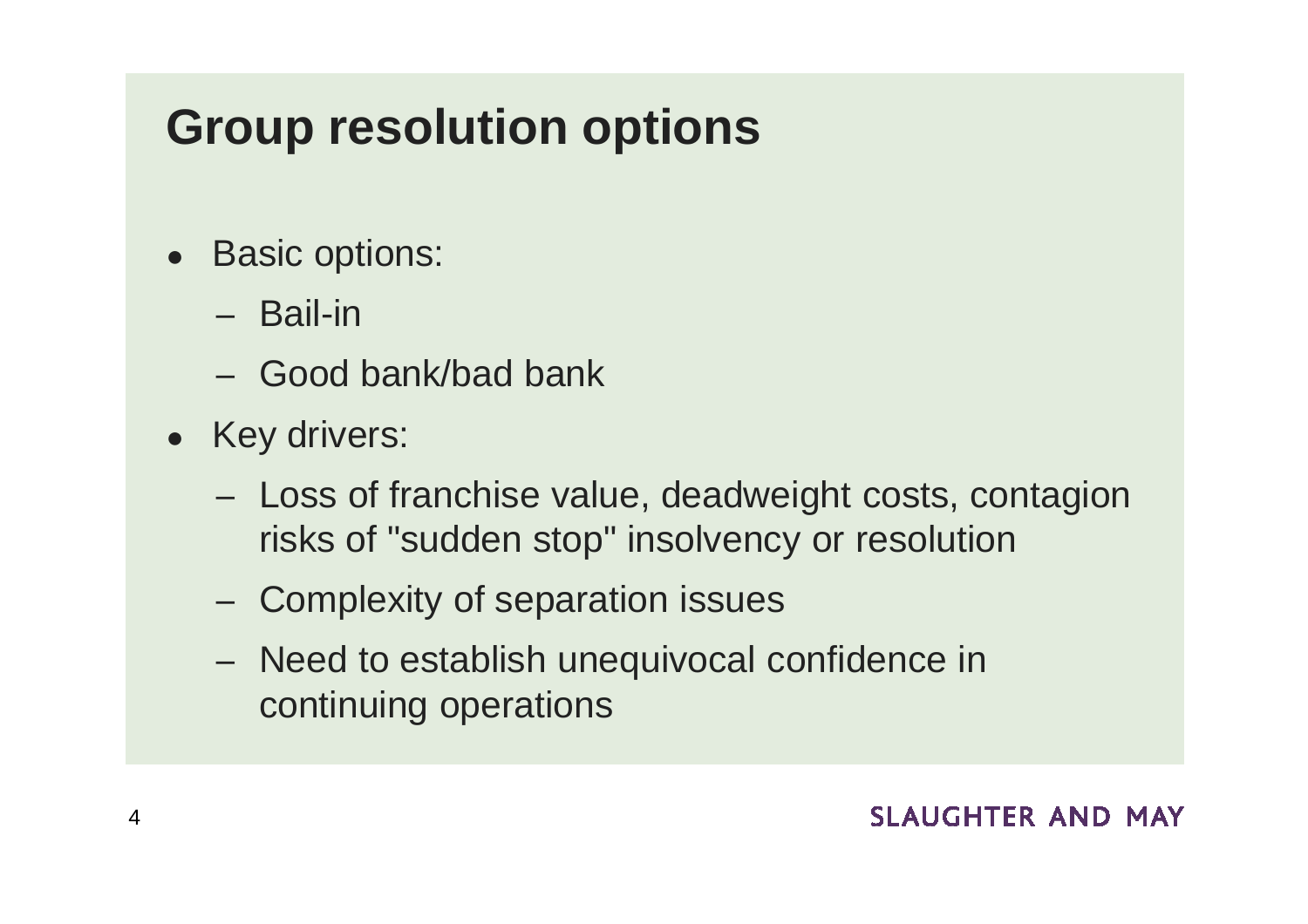#### **Impact of Group Structure on Bail-In**

**Funding**

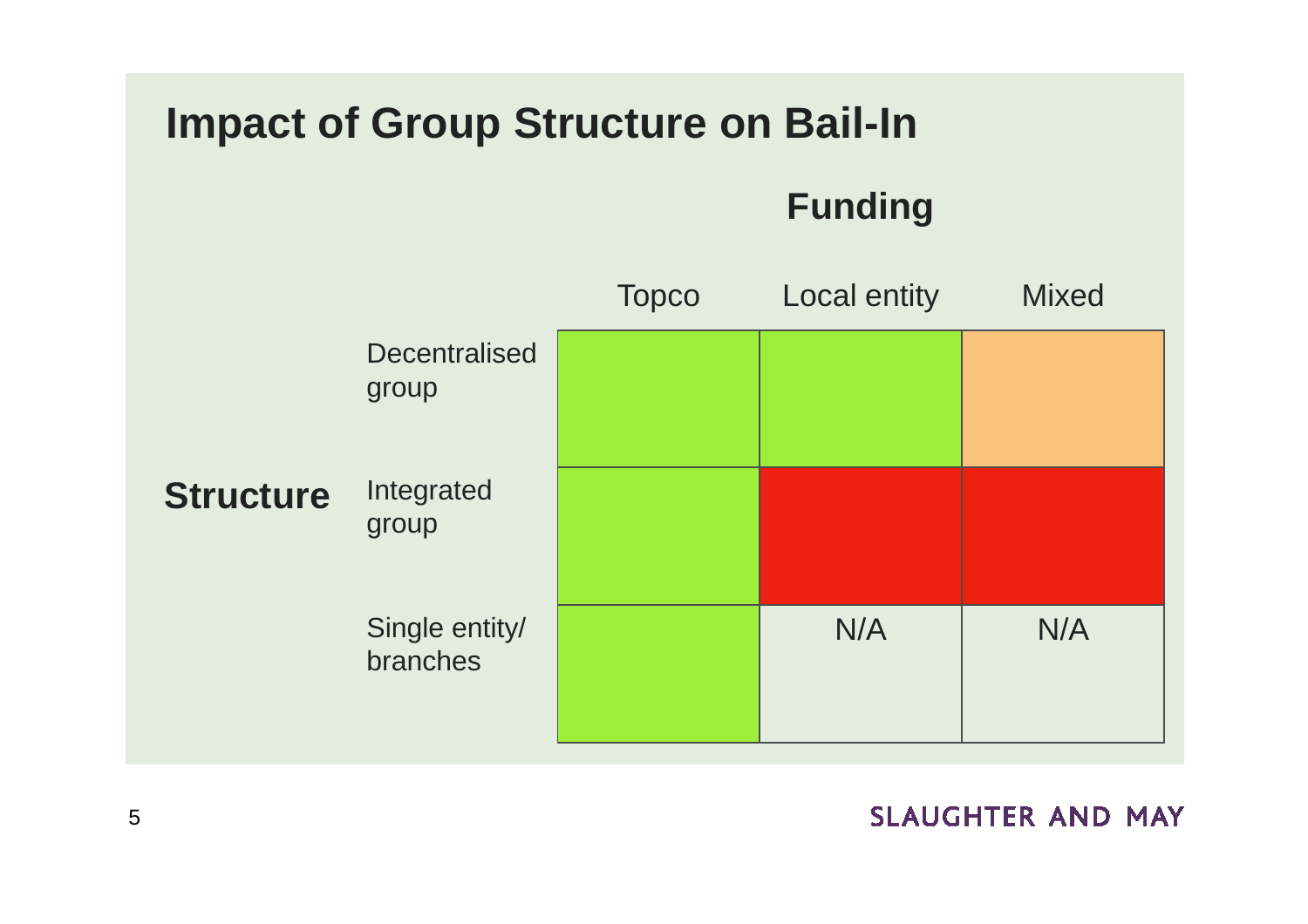### **Technical Issues**

- Termination and default rights, including cross-default
	- stays
	- scope of overrides
- $\bullet$ Change in control issues, contractual and regulatory
- ● Central/essential services and relationships, e.g.
	- payment and settlement systems
	- $-$  financial market infrastructure,  $\sf{CCPs}$
	- management information systems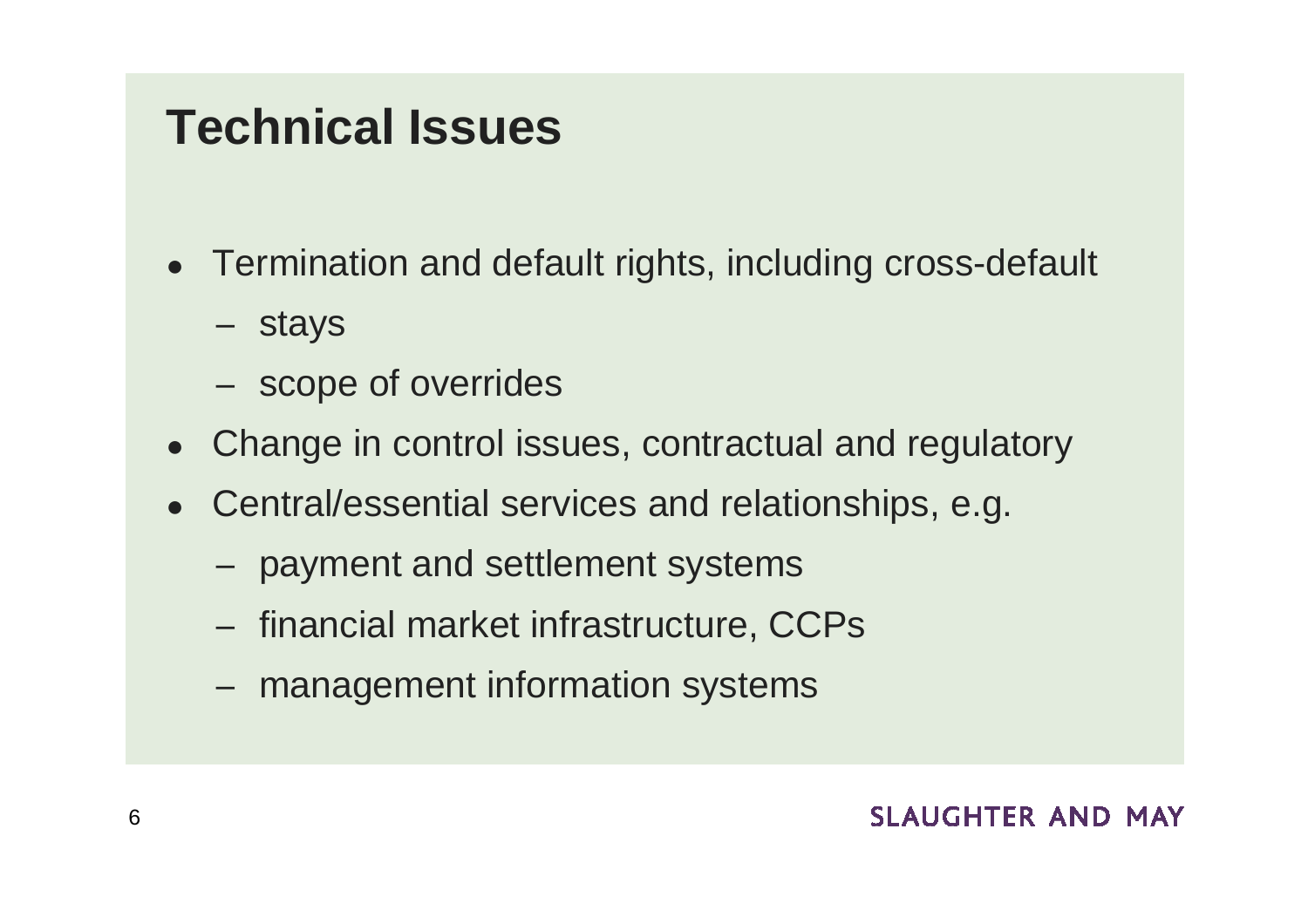### **Home and Host Regulatory Issues**

- ●Management
- ●**Capital**
- Liquidity
	- group liquidity
	- collateral demands
	- central bank/other funding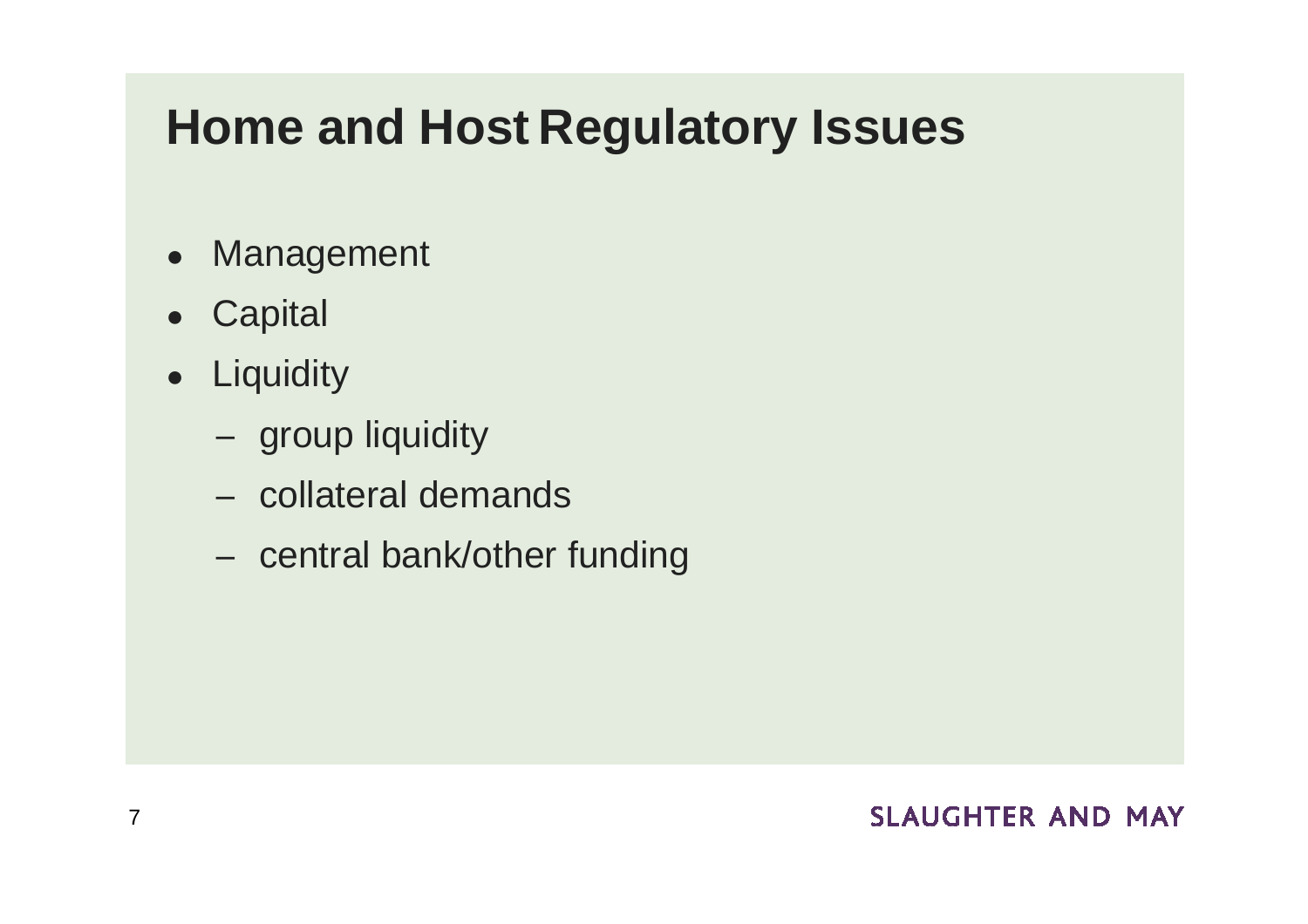# **The Cooperation Challenge**

- ●Limited experienced of complex group resolution (WaMu)
- ●For complex integrated groups, bail-in at parent level may work best
- ● However, parent-level bail-in:
	- requires clarity on worst-case losses
	- preserves structural seniority of local subsidiary creditors and may impose losses predominantly on parent jurisdiction creditors
	- will require substantial liquidity support in all jurisdictions
- ● Uncertainties:
	- −will home authority trigger parent-level bail-in?
	- will host authorities contribute to liquidity?
	- will it be decisive enough?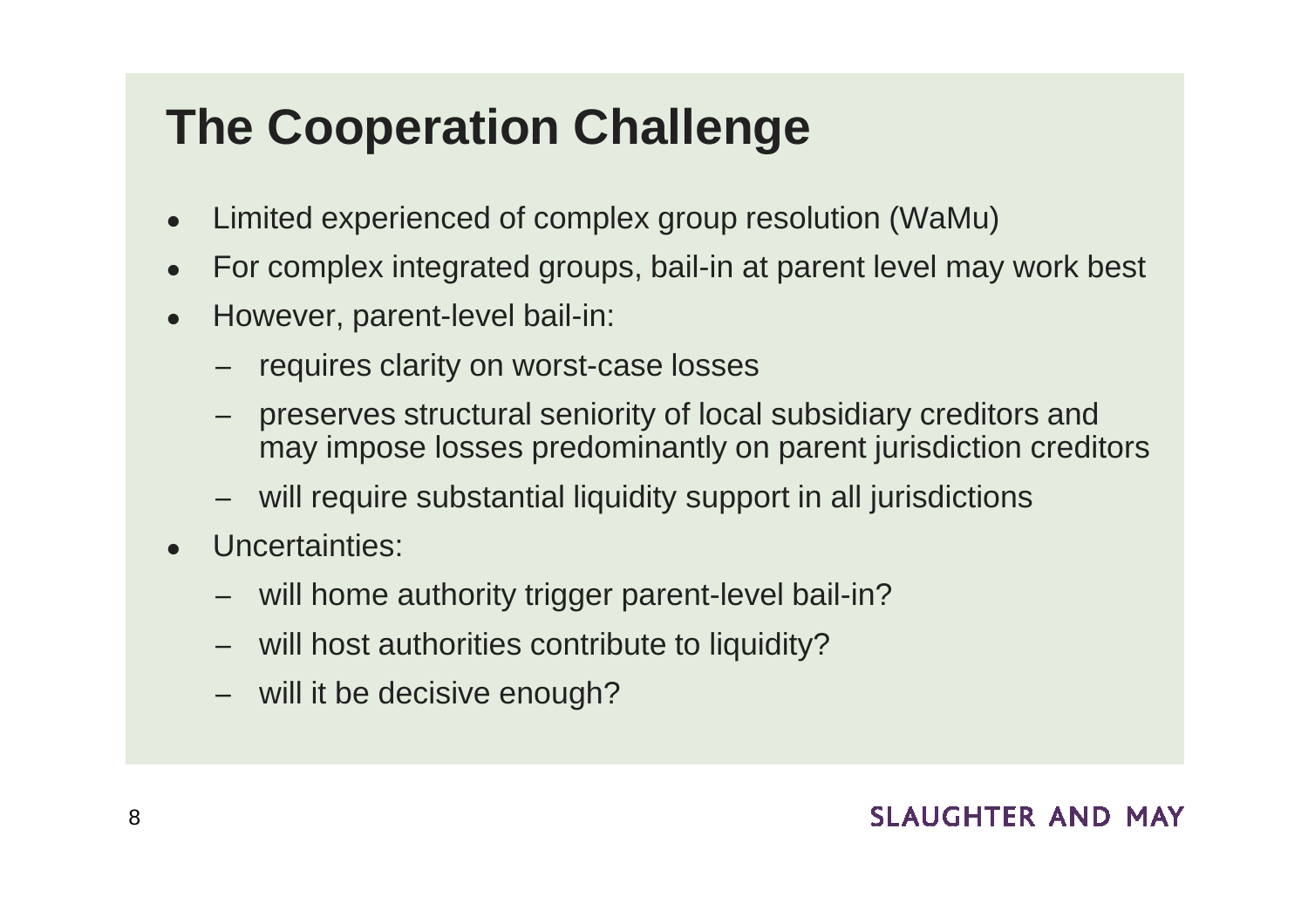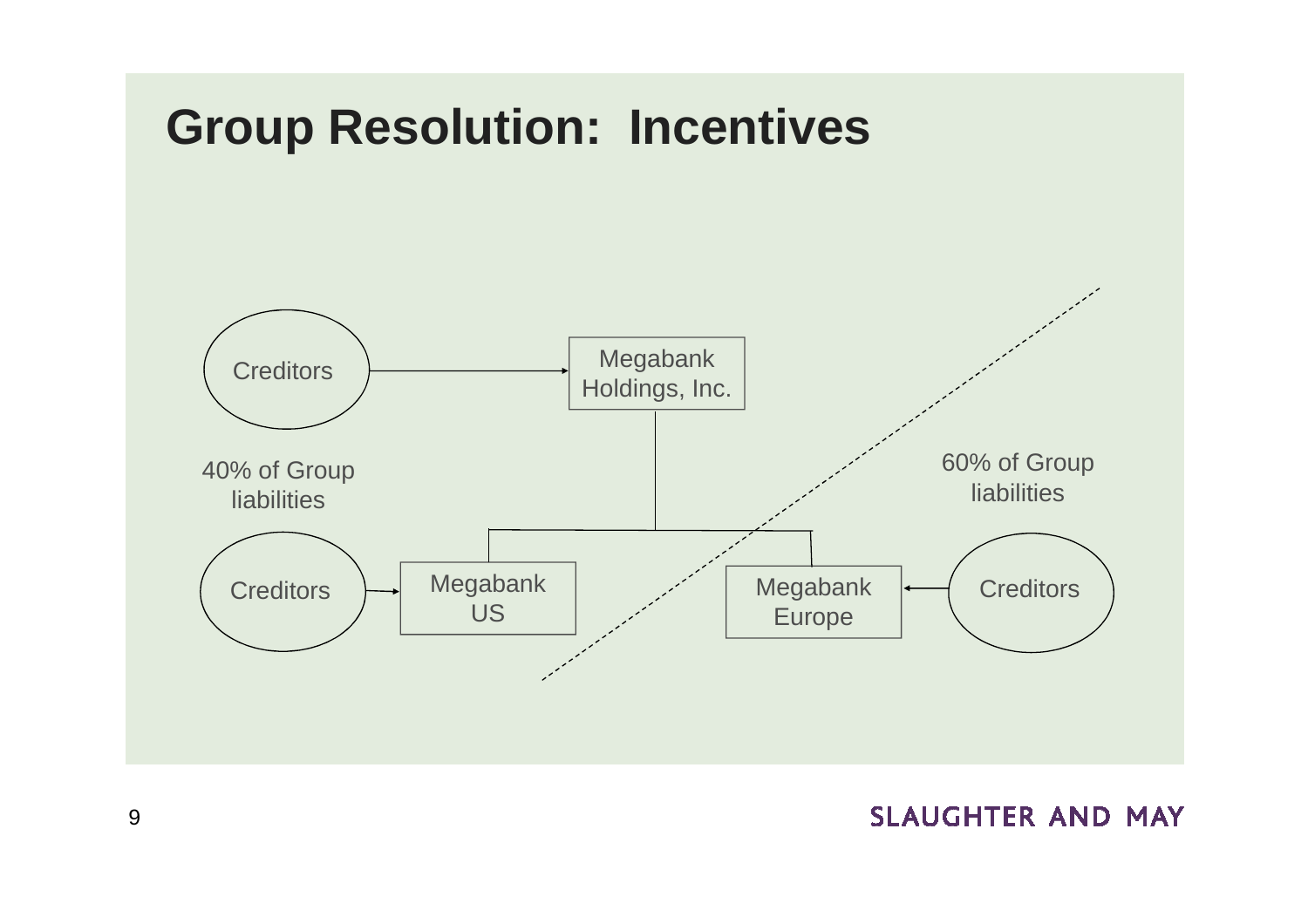### **Coordination Issues**

- $\bullet$  Focus on individual country planning before group wargaming
- $\bullet$ Multiplicity of resolution plans and options
- ●Size of Crisis Management Groups
- ●Tensions created by branches/passporting
- ●Absence of comprehensive mediation/arbitration role
- $\bullet$ Inconsistent experience and resources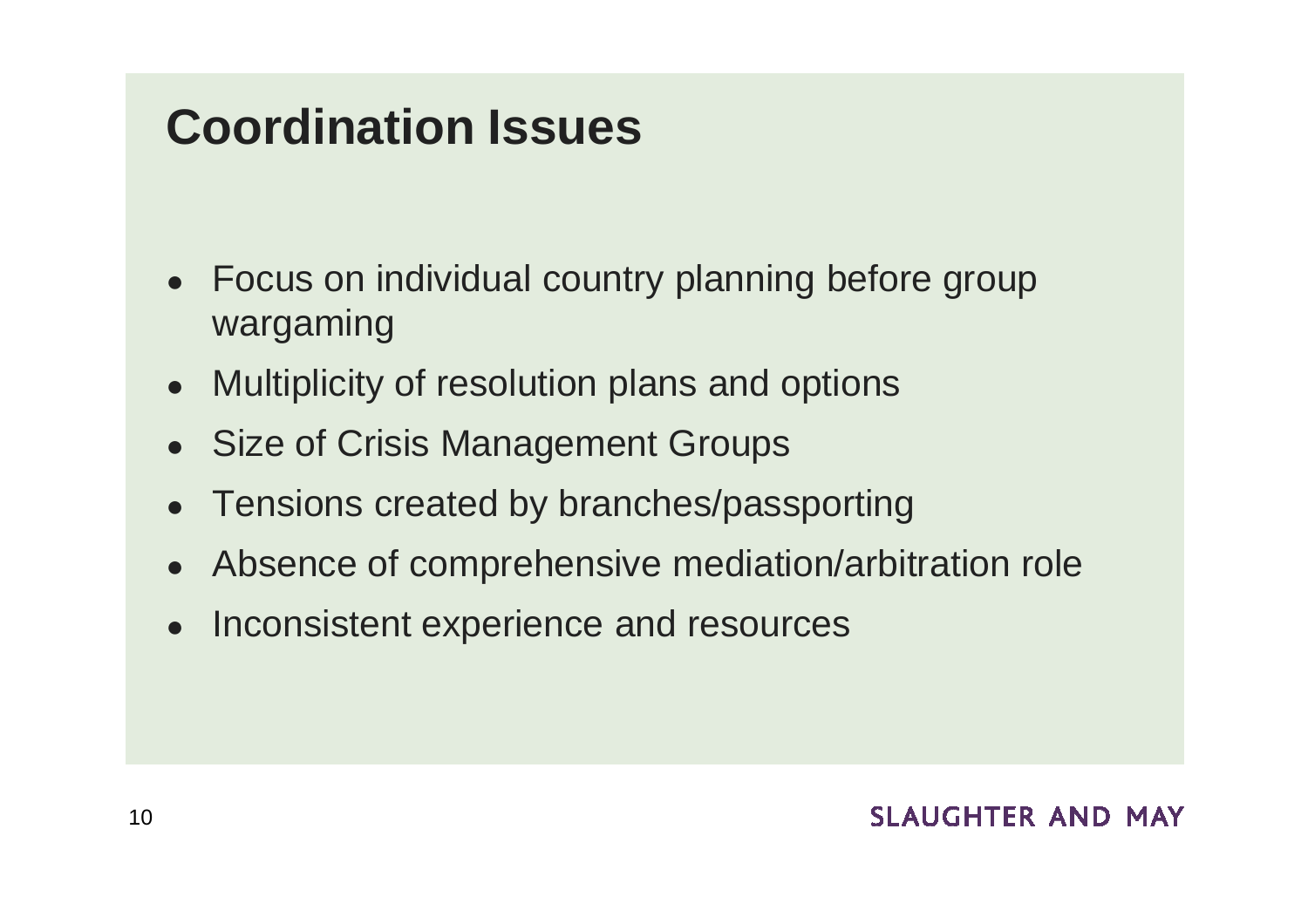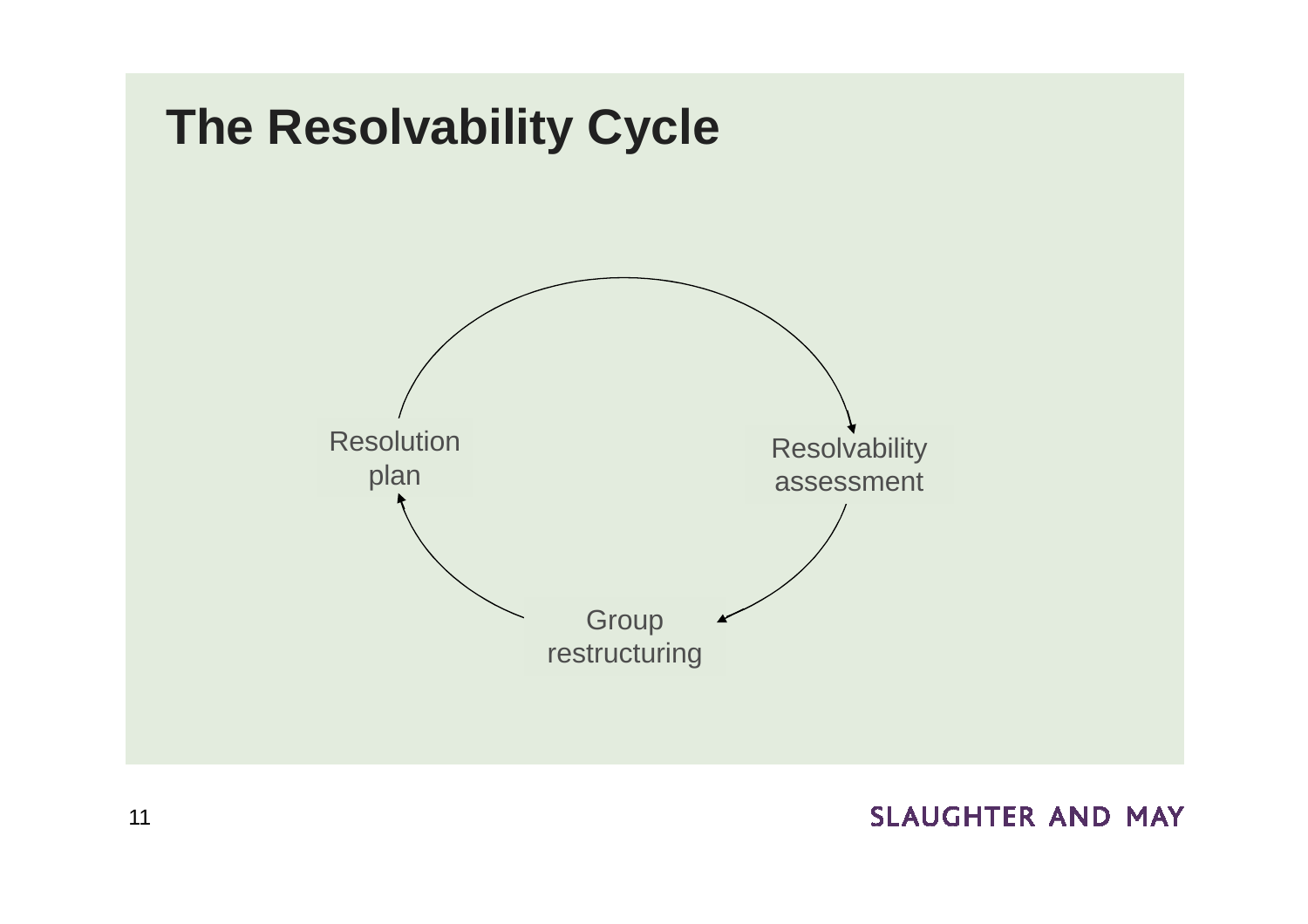## **The Way Forward**

- ● Integrate resolution planning, wargaming, resolvability assessments and group restructuring
- Integrate resolvability as the "Fourth Pillar" of Basel, and provide appropriate incentives for better resolvability
- Make resolution plans, resolvability assessments and Peer Review more transparent, with appropriate mediation
- Incorporate analysis of regulators' incentives into resolvability assessments, with Peer Review
- ●Develop standards and concordats on these issues